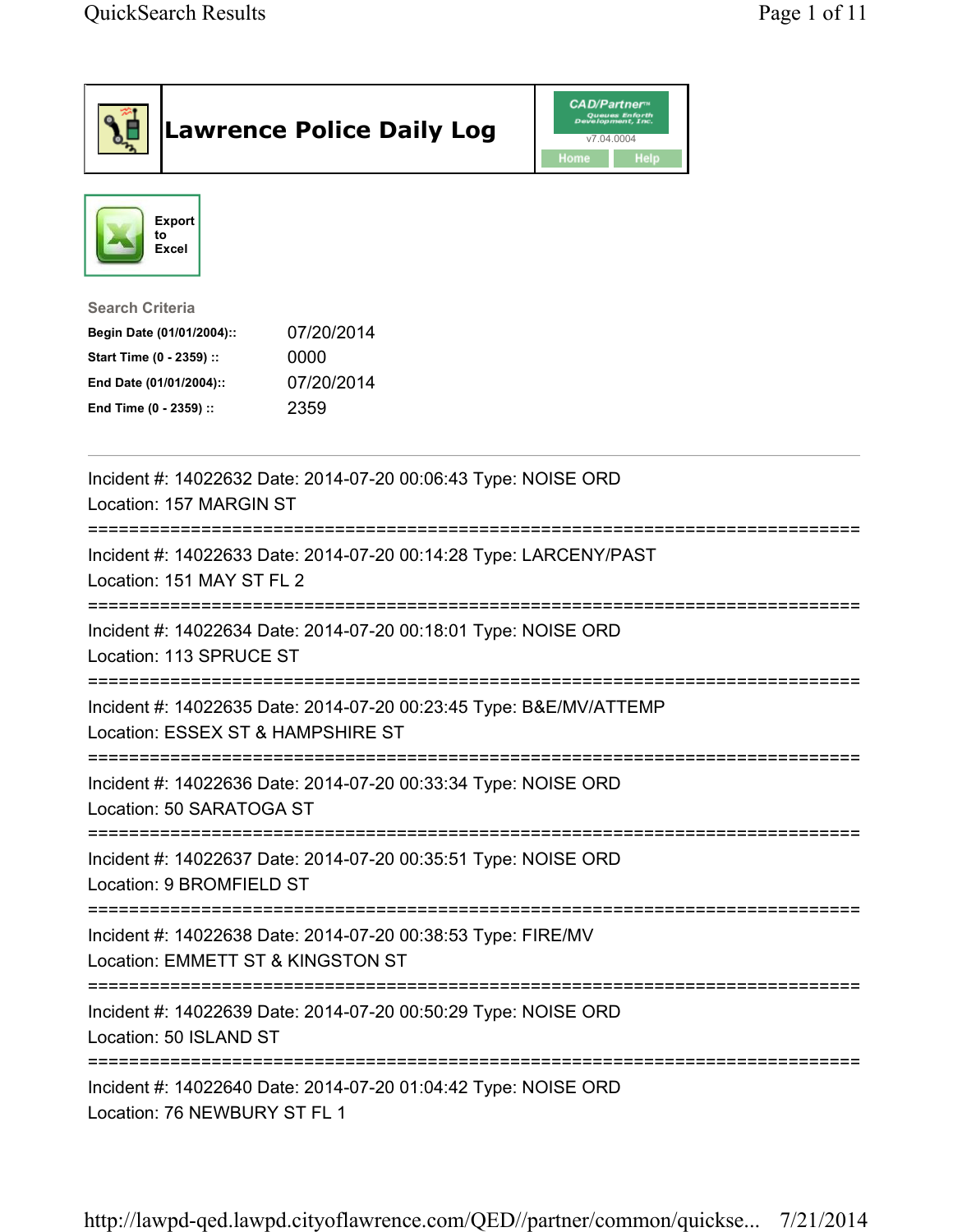| Incident #: 14022641 Date: 2014-07-20 01:10:52 Type: NOISE ORD<br>Location: 188 HIGH ST FL 2                                     |
|----------------------------------------------------------------------------------------------------------------------------------|
| Incident #: 14022642 Date: 2014-07-20 01:18:11 Type: FIGHT<br>Location: 62 WATER ST                                              |
| Incident #: 14022643 Date: 2014-07-20 01:20:57 Type: NOISE ORD<br>Location: 13 ALDER ST<br>================================      |
| Incident #: 14022644 Date: 2014-07-20 01:21:27 Type: NOISE ORD<br>Location: 131 BERKELEY ST                                      |
| Incident #: 14022645 Date: 2014-07-20 01:25:07 Type: NOISE ORD<br>Location: TREMONT ST & WEST ST                                 |
| Incident #: 14022646 Date: 2014-07-20 01:31:00 Type: NOISE ORD<br>Location: 68 NEWBURY ST FL 1                                   |
| Incident #: 14022647 Date: 2014-07-20 01:33:23 Type: AUTO ACC/UNK PI<br>Location: 97 AMES ST                                     |
| Incident #: 14022648 Date: 2014-07-20 01:40:14 Type: NOISE ORD<br>Location: 136 EXCHANGE ST                                      |
| Incident #: 14022649 Date: 2014-07-20 01:43:38 Type: GANG<br>Location: SAM'S FOOD STORE / 389 BROADWAY                           |
| Incident #: 14022650 Date: 2014-07-20 01:44:00 Type: NOISE ORD<br>Location: 32 GROTON ST FL 1                                    |
| Incident #: 14022651 Date: 2014-07-20 01:45:19 Type: DISTURBANCE<br>Location: 127 BENNINGTON ST                                  |
| :===================================<br>Incident #: 14022652 Date: 2014-07-20 01:50:21 Type: DISTURBANCE<br>Location: 50 PARK ST |
| Incident #: 14022653 Date: 2014-07-20 01:53:06 Type: MAN DOWN<br>Location: S UNION ST                                            |
| Incident #: 14022654 Date: 2014-07-20 02:00:29 Type: DISTURBANCE<br>In                                                           |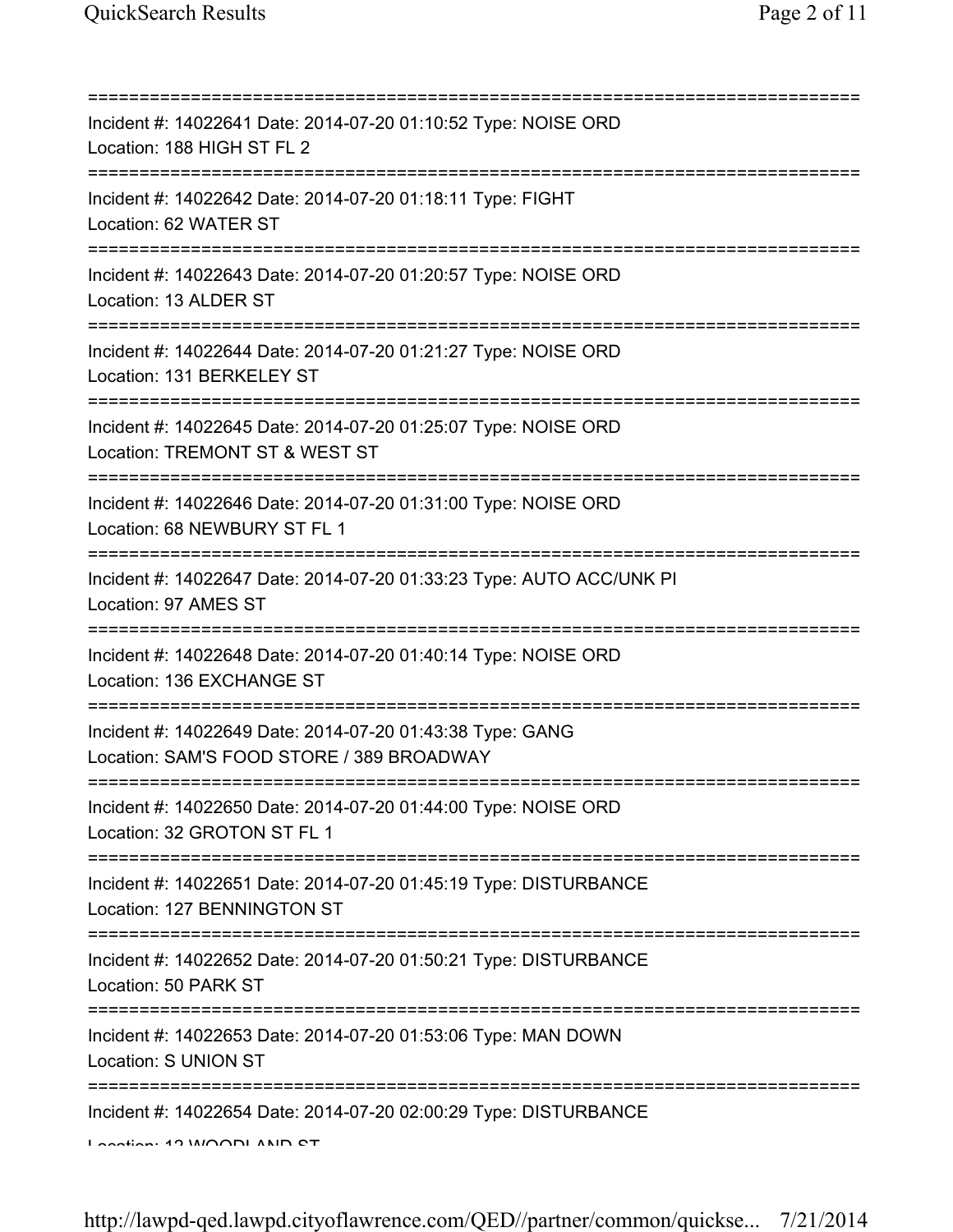| Incident #: 14022655 Date: 2014-07-20 02:04:41 Type: NOISE ORD<br>Location: 31 KENDRICK ST FL 3                                                 |
|-------------------------------------------------------------------------------------------------------------------------------------------------|
| Incident #: 14022656 Date: 2014-07-20 02:11:31 Type: HIT & RUN M/V<br>Location: 250 CANAL                                                       |
| Incident #: 14022657 Date: 2014-07-20 02:16:01 Type: NOISE ORD<br>Location: 143 BENNINGTON ST<br>================================               |
| Incident #: 14022658 Date: 2014-07-20 02:16:10 Type: DOMESTIC/PAST<br>Location: BENNINGTON ST & FERN ST<br>;=================================== |
| Incident #: 14022659 Date: 2014-07-20 02:19:29 Type: TOW OF M/V<br>Location: TRESPASS TOW / 100 HAWTHORNE WAY                                   |
| Incident #: 14022660 Date: 2014-07-20 02:21:21 Type: NOISE ORD<br>Location: 62 KENT ST #A FL 1                                                  |
| Incident #: 14022661 Date: 2014-07-20 02:22:57 Type: NOISE ORD<br>Location: 147 BERNARD AV                                                      |
| Incident #: 14022662 Date: 2014-07-20 02:29:27 Type: LOUD NOISE<br>Location: MARBLE AV & OHIO AV                                                |
| Incident #: 14022663 Date: 2014-07-20 02:43:32 Type: NOISE ORD<br>Location: 229 ANDOVER ST FL 2                                                 |
| Incident #: 14022664 Date: 2014-07-20 02:52:37 Type: B&E/MV/PAST<br>Location: 200 COMMON ST                                                     |
| Incident #: 14022665 Date: 2014-07-20 03:12:59 Type: NOISE ORD<br>Location: ACTON ST & WASHINGTON ST                                            |
| Incident #: 14022666 Date: 2014-07-20 03:26:46 Type: DOMESTIC/PROG<br>Location: GEISLER STATE POOL / 50 HIGH ST                                 |
| Incident #: 14022667 Date: 2014-07-20 03:48:06 Type: B&E/PROG<br>Location: TD BANKNORTH MA / 450 ESSEX ST                                       |
| Incident #: 14022668 Date: 2014-07-20 04:16:54 Type: MISSING PERS                                                                               |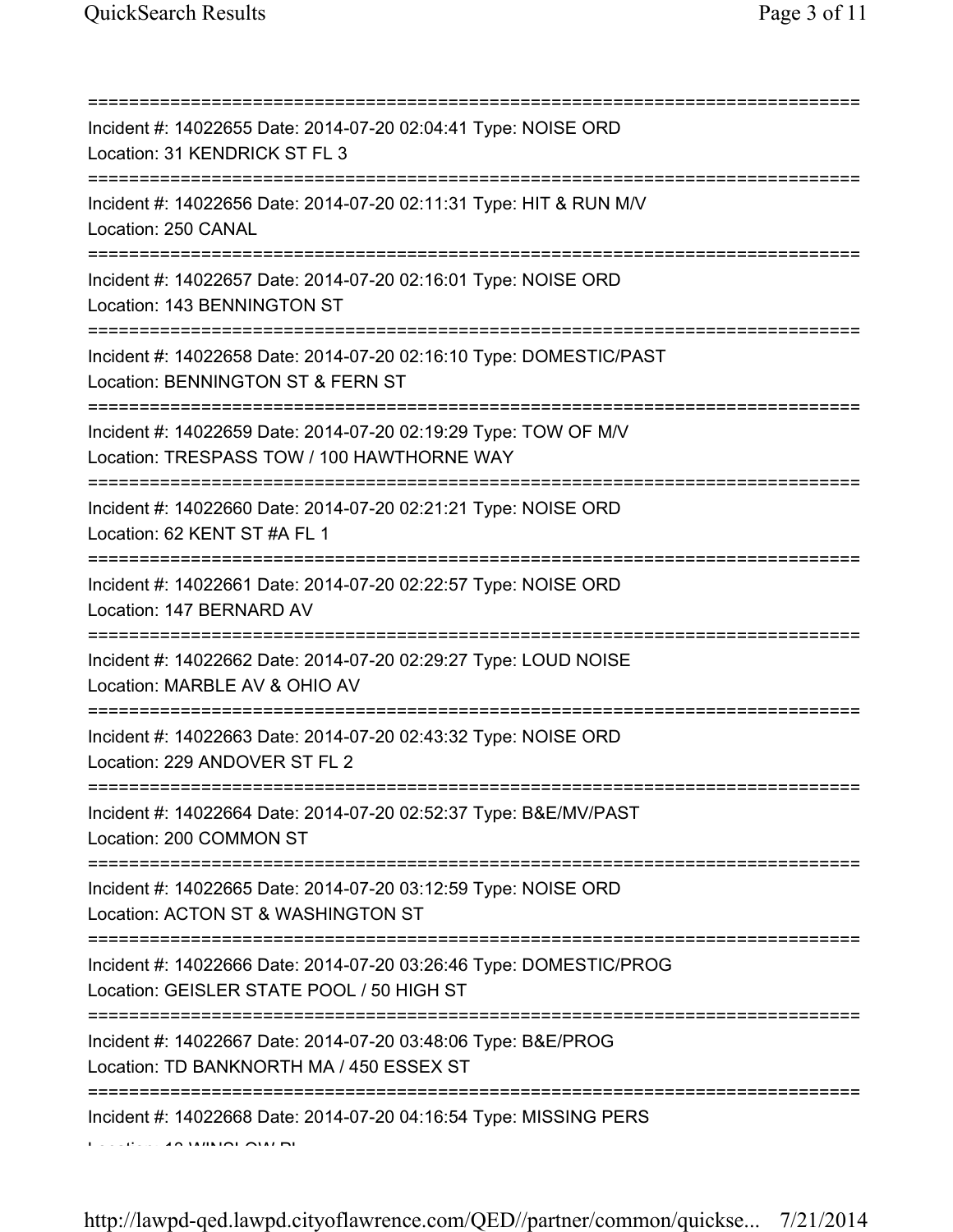Location: 67 FRANKLIN ST #1B

=========================================================================== Incident #: 14022669 Date: 2014-07-20 04:48:53 Type: INVEST CONT Location: 487 ANDOVER ST =========================================================================== Incident #: 14022670 Date: 2014-07-20 04:51:40 Type: NOISE ORD Location: 77 MAY ST FL 2 =========================================================================== Incident #: 14022671 Date: 2014-07-20 05:19:55 Type: DOMESTIC/PROG Location: 100 CHESTER ST FL 1 =========================================================================== Incident #: 14022672 Date: 2014-07-20 05:36:40 Type: STOL/MV/PAS Location: 333 ESSEX ST =========================================================================== Incident #: 14022673 Date: 2014-07-20 09:06:34 Type: SUS PERS/MV Location: EMERALD AV =========================================================================== Incident #: 14022674 Date: 2014-07-20 09:41:57 Type: MEDIC SUPPORT Location: 32 LAWRENCE ST #23 =========================================================================== Incident #: 14022675 Date: 2014-07-20 09:43:25 Type: NOTIFICATION Location: 233 JACKSON ST =========================================================================== Incident #: 14022676 Date: 2014-07-20 09:51:53 Type: STOL/MV/PAS Location: 48 BRADFORD ST =========================================================================== Incident #: 14022677 Date: 2014-07-20 10:06:21 Type: A&B PAST Location: 48 CEDAR ST FL 3 =========================================================================== Incident #: 14022678 Date: 2014-07-20 10:16:00 Type: SUS PERS/MV Location: 111 FOSTER ST =========================================================================== Incident #: 14022679 Date: 2014-07-20 10:40:38 Type: CK WELL BEING Location: 101 S BOWDOIN ST =========================================================================== Incident #: 14022680 Date: 2014-07-20 10:59:27 Type: SHOPLIFTING Location: FAMILY DOLLAR / 63 WINTHROP AV =========================================================================== Incident #: 14022681 Date: 2014-07-20 11:01:17 Type: MAL DAMAGE Location: 367 HOWARD ST FL 3 =========================================================================== Incident #: 14022682 Date: 2014-07-20 11:23:18 Type: DISTURBANCE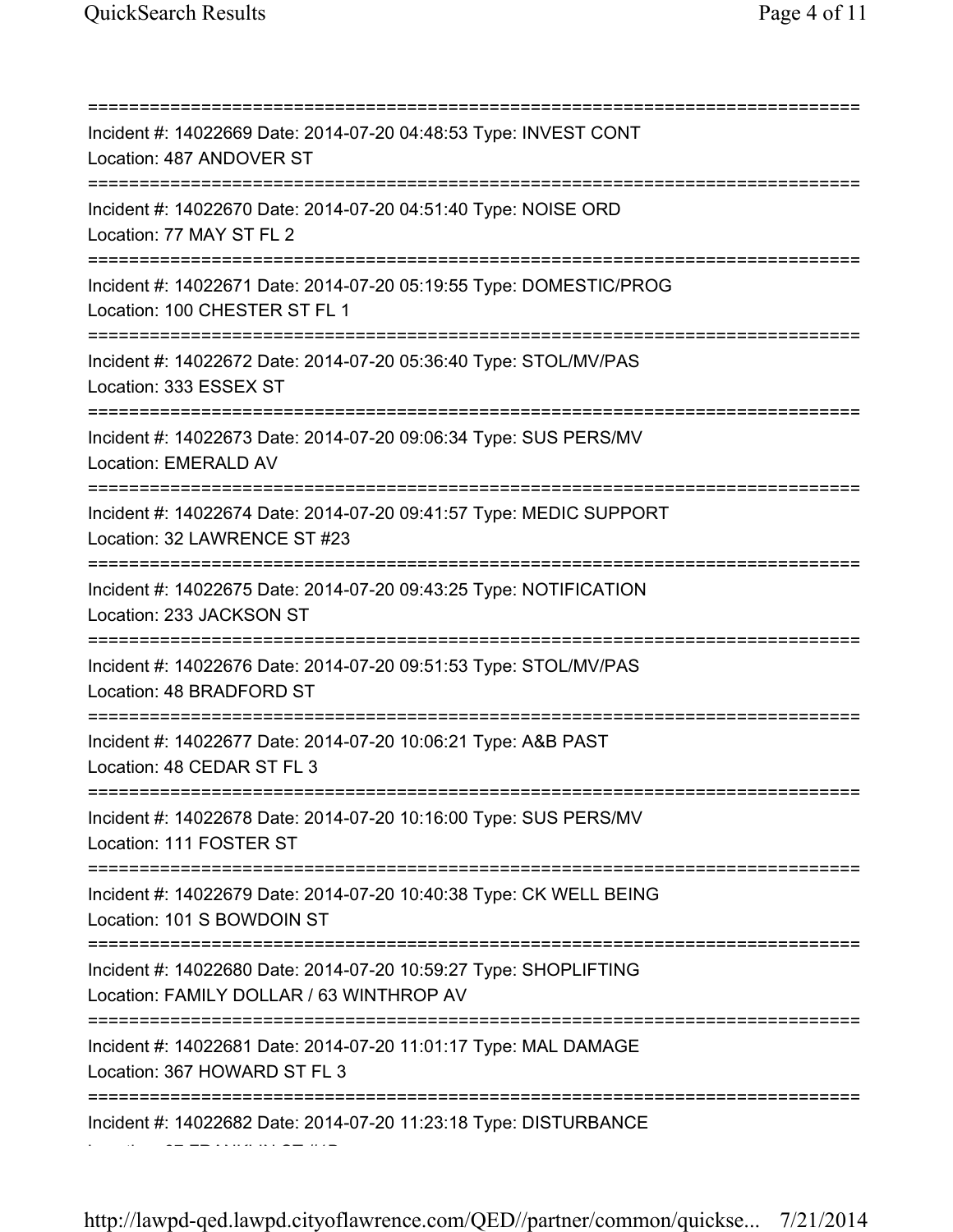=========================================================================== Incident #: 14022683 Date: 2014-07-20 11:41:49 Type: ALARM/BURG Location: GENERAL AUTO SUPPLY / 420 HAVERHILL ST =========================================================================== Incident #: 14022684 Date: 2014-07-20 11:46:15 Type: ALARM/BURG Location: 200 COMMON ST =========================================================================== Incident #: 14022685 Date: 2014-07-20 11:46:36 Type: AUTO ACC/NO PI Location: E HAVERHILL ST & SEARGANT ST =========================================================================== Incident #: 14022686 Date: 2014-07-20 11:51:59 Type: ASSIST FIRE Location: 39 BROOKFIELD ST =========================================================================== Incident #: 14022689 Date: 2014-07-20 12:14:10 Type: RECOV/STOL/MV Location: LINCOLN CT =========================================================================== Incident #: 14022687 Date: 2014-07-20 12:18:26 Type: AUTO ACC/NO PI Location: 122 AMESBURY ST =========================================================================== Incident #: 14022688 Date: 2014-07-20 12:18:51 Type: SUICIDE ATTEMPT Location: 86 S BROADWAY #6 =========================================================================== Incident #: 14022690 Date: 2014-07-20 12:46:38 Type: 209A/SERVE Location: 483 S BROADWAY #18 =========================================================================== Incident #: 14022691 Date: 2014-07-20 12:53:56 Type: 209A/SERVE Location: 29 SPRINGFIELD ST #1 =========================================================================== Incident #: 14022692 Date: 2014-07-20 13:06:20 Type: DOMESTIC/PROG Location: 13 N PARISH RD =========================================================================== Incident #: 14022693 Date: 2014-07-20 13:12:13 Type: UNKNOWN PROB Location: 79 HAWLEY ST =========================================================================== Incident #: 14022694 Date: 2014-07-20 13:23:28 Type: ALARM/BURG Location: ARLINGTON SCHOOL / 150 ARLINGTON ST =========================================================================== Incident #: 14022695 Date: 2014-07-20 13:35:20 Type: ALARM/BURG Location: 8 RITA LN =========================================================================== Incident #: 14022696 Date: 2014-07-20 13:41:52 Type: DOMESTIC/PROG

http://lawpd-qed.lawpd.cityoflawrence.com/QED//partner/common/quickse... 7/21/2014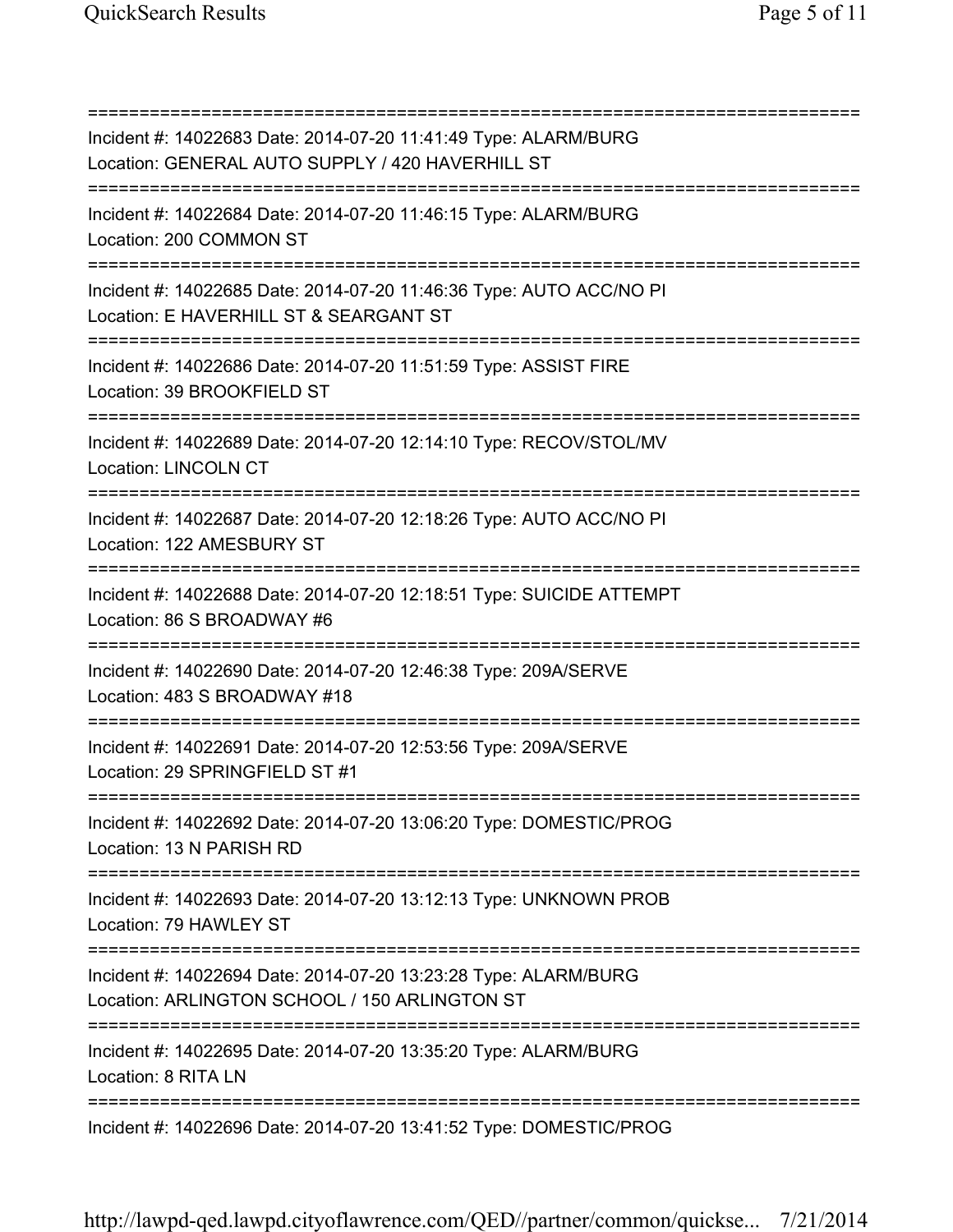=========================================================================== Incident #: 14022697 Date: 2014-07-20 13:51:02 Type: MV/BLOCKING Location: 341 S BROADWAY =========================================================================== Incident #: 14022698 Date: 2014-07-20 13:57:19 Type: DRINKING PUBL Location: CHESTNUT ST & SHORT ST =========================================================================== Incident #: 14022699 Date: 2014-07-20 14:10:08 Type: ALARM/BURG Location: 61 WILMOT ST =========================================================================== Incident #: 14022700 Date: 2014-07-20 14:24:54 Type: NOISE ORD Location: MYRTLE ST & WALNUT ST =========================================================================== Incident #: 14022701 Date: 2014-07-20 14:29:14 Type: LIC PLATE STO Location: 84 GREENWOOD ST =========================================================================== Incident #: 14022702 Date: 2014-07-20 14:40:05 Type: 209A/SERVE Location: 2 FERN ST =========================================================================== Incident #: 14022703 Date: 2014-07-20 14:41:49 Type: ROBBERY ARMED Location: HAVERHILL ST & JACKSON ST =========================================================================== Incident #: 14022704 Date: 2014-07-20 14:47:47 Type: MAL DAMG PROG Location: 73 BUTLER ST =========================================================================== Incident #: 14022705 Date: 2014-07-20 14:59:30 Type: LARCENY/PAST Location: HESS GAS / 615 BROADWAY =========================================================================== Incident #: 14022706 Date: 2014-07-20 15:10:03 Type: NEIGHBOR PROB Location: 121 JACKSON ST FL 3 =========================================================================== Incident #: 14022707 Date: 2014-07-20 15:11:23 Type: ALARM/BURG Location: 94 SPRINGFIELD ST FL 2ND =========================================================================== Incident #: 14022708 Date: 2014-07-20 15:40:16 Type: DRINKING PUBL Location: CENTRAL CATHOLIC HIGH SCHOOL / 300 HAMPSHIRE ST =========================================================================== Incident #: 14022709 Date: 2014-07-20 15:59:26 Type: KEEP PEACE Location: 1 MARKET ST =========================================================================== Incident #: 14022710 Date: 2014-07-20 16:01:54 Type: AUTO ACC/NO PI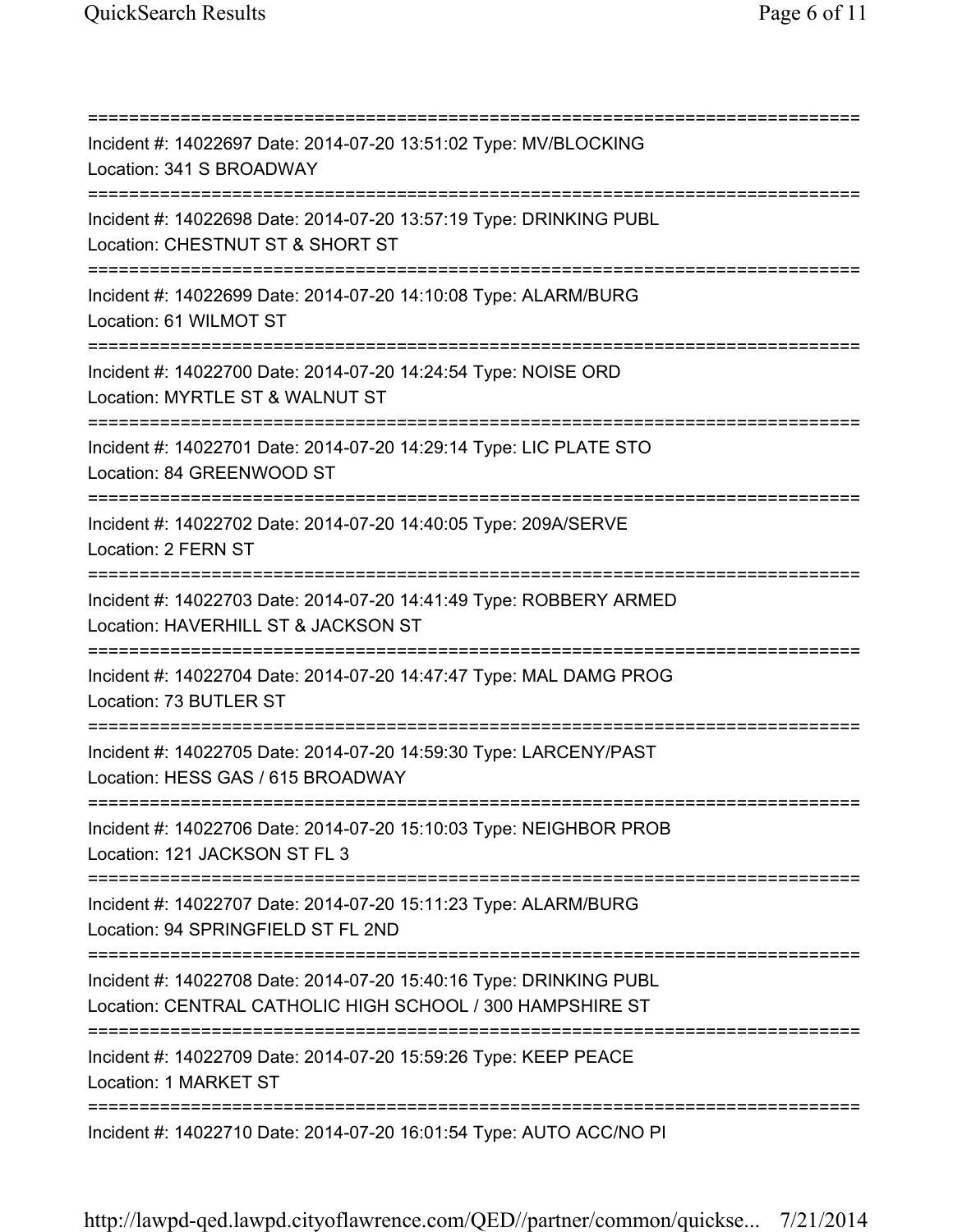| Location: GAS & GO / 150 WINTHROP AV<br>===============================                                                    |
|----------------------------------------------------------------------------------------------------------------------------|
| Incident #: 14022711 Date: 2014-07-20 16:03:09 Type: MAL DAMAGE<br>Location: 700 ESSEX ST                                  |
| Incident #: 14022712 Date: 2014-07-20 16:07:32 Type: ALARM/BURG<br>Location: ARLINGTON SCHOOL / 150 ARLINGTON ST           |
| Incident #: 14022713 Date: 2014-07-20 16:16:06 Type: AUTO ACC/PI<br>Location: PHILLIPS ST & WINTHROP AV                    |
| Incident #: 14022716 Date: 2014-07-20 16:16:21 Type: STOLEN PROP<br>Location: SAL'S RESTURANT / 354 MERRIMACK ST           |
| Incident #: 14022714 Date: 2014-07-20 16:16:30 Type: DOMESTIC/PAST<br>Location: 66 SHATTUCK ST FL 2ND<br>================= |
| ================<br>Incident #: 14022715 Date: 2014-07-20 16:21:19 Type: NOISE ORD<br>Location: 132 BYRON AVE              |
| Incident #: 14022717 Date: 2014-07-20 16:29:52 Type: NOISE ORD<br>Location: 85 BROOKFIELD ST                               |
| Incident #: 14022718 Date: 2014-07-20 16:36:17 Type: NOISE ORD<br>Location: 209 E HAVERHILL ST                             |
| Incident #: 14022719 Date: 2014-07-20 16:37:01 Type: MISSING PERS<br>Location: 32 LAWRENCE ST                              |
| Incident #: 14022720 Date: 2014-07-20 16:40:15 Type: A&B PAST<br>Location: 85 BENNINGTON ST                                |
| Incident #: 14022721 Date: 2014-07-20 16:48:05 Type: NOISE ORD<br>Location: 74 SALEM                                       |
| Incident #: 14022722 Date: 2014-07-20 16:57:04 Type: SUICIDE ATTEMPT<br>Location: S UNION ST                               |
| Incident #: 14022724 Date: 2014-07-20 17:11:32 Type: STOL/MV/PAS<br><b>Location: CANAL ST</b>                              |
| <u>Indiant #: 44007709 Data: 2044 07 20 47:49:00 Tuna: NIQIPE ODD</u>                                                      |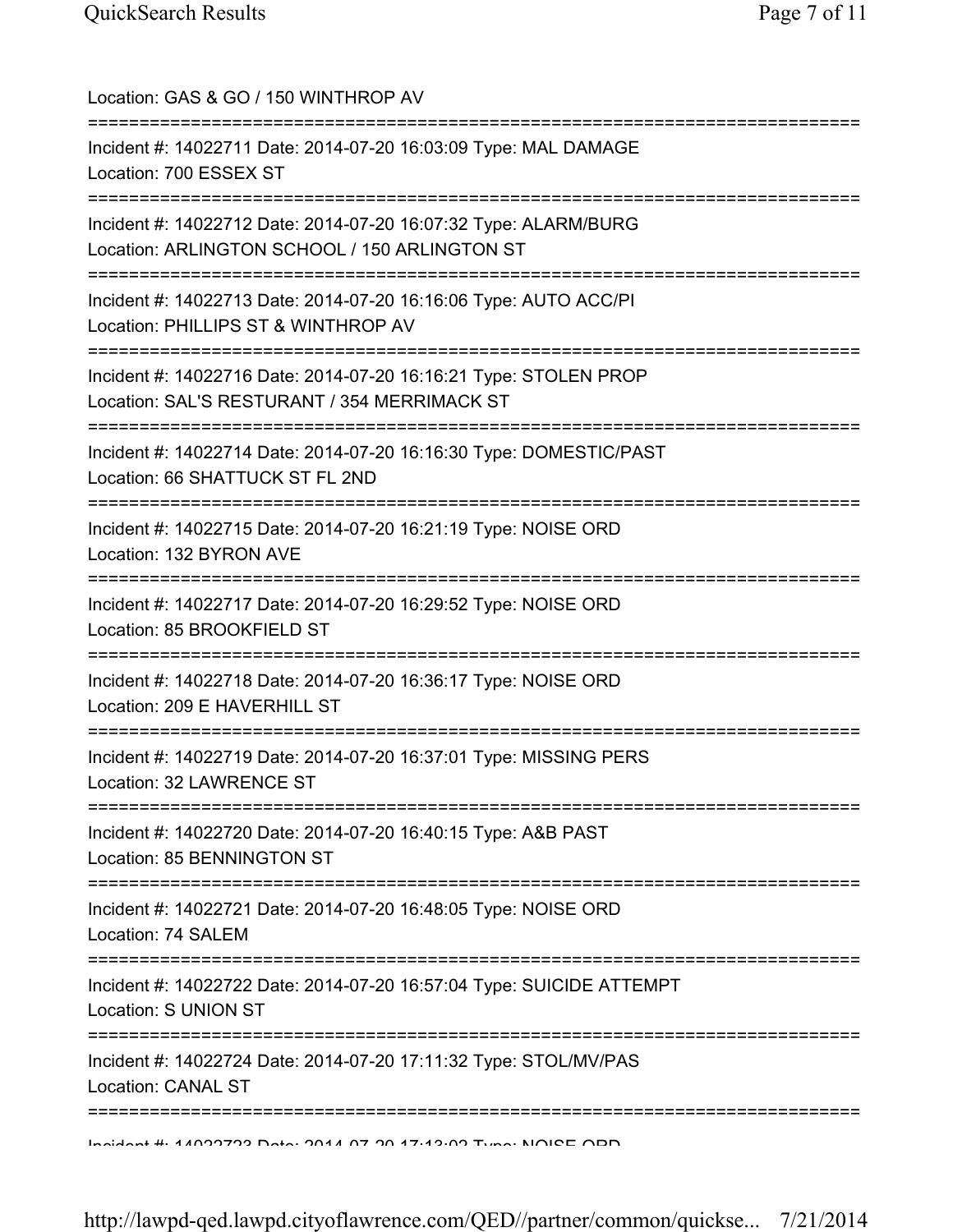Location: 44 CORNISH ST =========================================================================== Incident #: 14022725 Date: 2014-07-20 17:14:21 Type: ALARM/BURG Location: 11 GENESEE ST =========================================================================== Incident #: 14022726 Date: 2014-07-20 17:24:17 Type: THREATS Location: 99 UNION ST #2 =========================================================================== Incident #: 14022727 Date: 2014-07-20 17:26:44 Type: FIRE WORKS Location: LISA LN =========================================================================== Incident #: 14022728 Date: 2014-07-20 17:27:59 Type: NOISE ORD Location: 119 BROOKFIELD ST =========================================================================== Incident #: 14022729 Date: 2014-07-20 17:36:57 Type: NOISE ORD Location: 194 BAILEY ST =========================================================================== Incident #: 14022730 Date: 2014-07-20 17:39:03 Type: OP CITY SWEEP Location: LAWRENCE ST & OAK ST =========================================================================== Incident #: 14022731 Date: 2014-07-20 17:39:11 Type: ALARM/BURG Location: TEMPLE RESIDENCE / 56 JEFFERSON ST =========================================================================== Incident #: 14022732 Date: 2014-07-20 17:43:01 Type: NOISE ORD Location: 62 MARGIN ST =========================================================================== Incident #: 14022733 Date: 2014-07-20 17:57:35 Type: GENERAL SERV Location: 142-144 CHESTER ST =========================================================================== Incident #: 14022734 Date: 2014-07-20 18:11:04 Type: DOMESTIC/PROG Location: 87 ALDER ST #2 =========================================================================== Incident #: 14022735 Date: 2014-07-20 18:28:28 Type: ASSSIT AMBULANC Location: 42 MARBLE AV =========================================================================== Incident #: 14022736 Date: 2014-07-20 18:30:29 Type: NEIGHBOR PROB Location: 135 WOODLAND ST =========================================================================== Incident #: 14022737 Date: 2014-07-20 18:36:46 Type: VIO CITY ORD Location: KINGSTON ST & NEWTON ST =========================================================================== Incident #: 14022738 Date: 2014 07 20 18:41:48 Type: DISTURBANCE

http://lawpd-qed.lawpd.cityoflawrence.com/QED//partner/common/quickse... 7/21/2014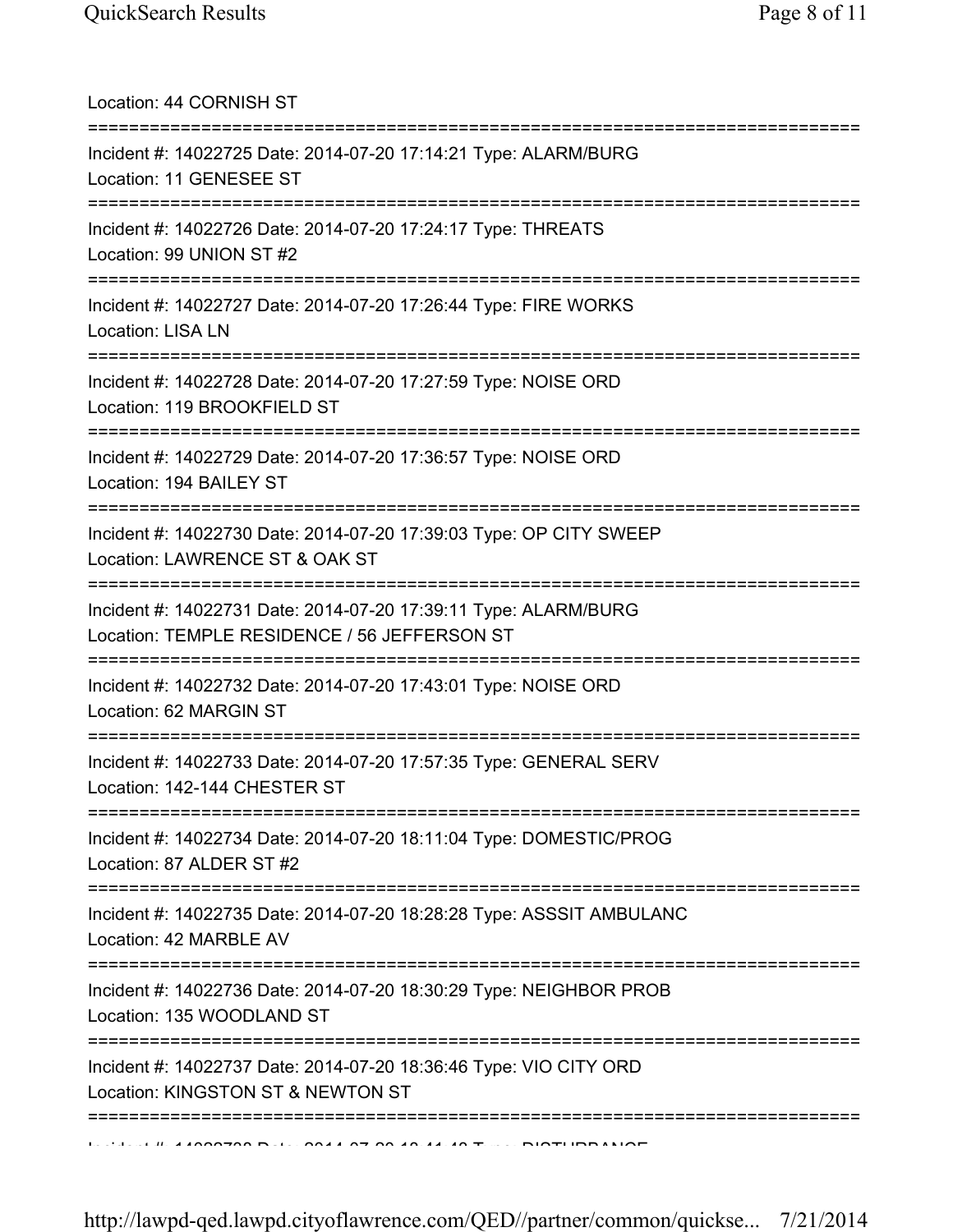| Location: 10 GRAFTON ST #3-2<br>=========================                                                                     |
|-------------------------------------------------------------------------------------------------------------------------------|
| Incident #: 14022739 Date: 2014-07-20 18:49:26 Type: NOISE ORD<br>Location: 196 BAILEY ST                                     |
| Incident #: 14022740 Date: 2014-07-20 19:11:34 Type: ALARM/BURG<br>Location: 150 ARLINGTON ST                                 |
| Incident #: 14022741 Date: 2014-07-20 19:14:10 Type: DRUG OVERDOSE<br>Location: EVERETT ST<br>=============================== |
| Incident #: 14022743 Date: 2014-07-20 19:17:26 Type: NOISE ORD<br>Location: 144 OLIVE AV                                      |
| Incident #: 14022742 Date: 2014-07-20 19:17:37 Type: NOISE ORD<br>Location: 108 WACHUSETTS AV                                 |
| Incident #: 14022744 Date: 2014-07-20 19:27:13 Type: UNWANTEDGUEST<br>Location: 18 EVERETT ST                                 |
| Incident #: 14022745 Date: 2014-07-20 19:30:46 Type: MEDIC SUPPORT<br>Location: DUNKIN DONUTS / 581 ANDOVER ST                |
| Incident #: 14022746 Date: 2014-07-20 19:43:42 Type: ALARM/BURG<br>Location: 13 E PLATT ST                                    |
| Incident #: 14022747 Date: 2014-07-20 19:59:23 Type: GENERAL SERV<br>Location: 47 SALEM ST FL 2                               |
| Incident #: 14022748 Date: 2014-07-20 20:03:18 Type: NOISE ORD<br>Location: 424 HOWARD ST                                     |
| Incident #: 14022749 Date: 2014-07-20 20:10:40 Type: DOMESTIC/PROG<br>Location: 18 EVERETT ST                                 |
| Incident #: 14022750 Date: 2014-07-20 20:12:40 Type: CK WELL BEING<br>Location: 364 JACKSON ST                                |
| Incident #: 14022751 Date: 2014-07-20 20:23:21 Type: DOMESTIC/PAST<br>Location: 226 OSGOOD ST                                 |
|                                                                                                                               |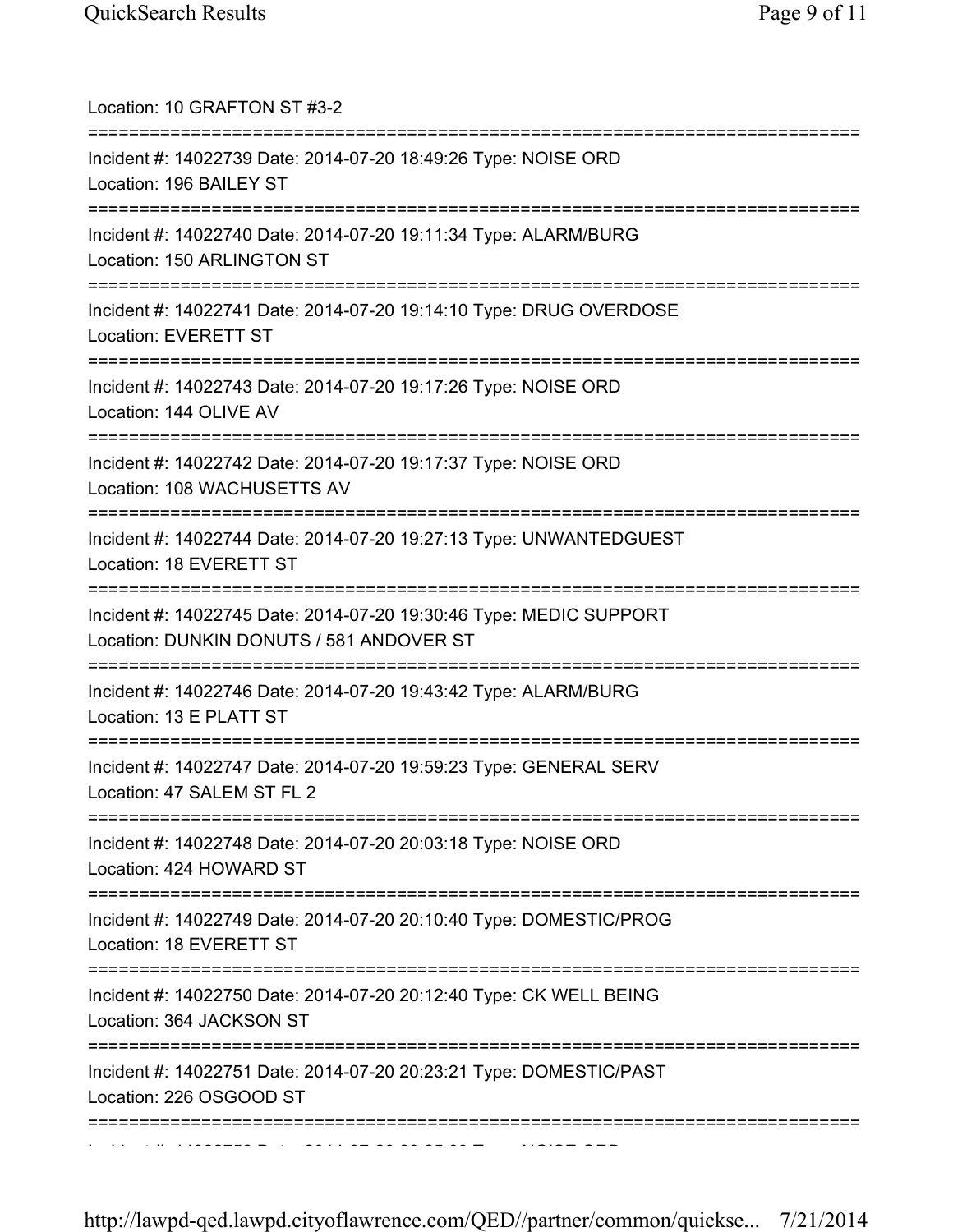| Location: 83 WACHUSETTS AV<br>=====================================                                                      |
|--------------------------------------------------------------------------------------------------------------------------|
| Incident #: 14022753 Date: 2014-07-20 20:50:41 Type: NOISE ORD<br>Location: 64 HAVERHILL ST                              |
| Incident #: 14022754 Date: 2014-07-20 20:57:46 Type: NOISE ORD<br>Location: 85 WACHUSETTS AV                             |
| Incident #: 14022755 Date: 2014-07-20 20:59:03 Type: B&E/PAST<br>Location: 379 HAVERHILL ST #2                           |
| Incident #: 14022756 Date: 2014-07-20 21:00:39 Type: NOISE ORD<br>Location: AMES ST & ESSEX ST                           |
| Incident #: 14022757 Date: 2014-07-20 21:06:33 Type: NOISE ORD<br>Location: 65 MARGIN ST                                 |
| Incident #: 14022758 Date: 2014-07-20 21:10:00 Type: GEN OFFENCES<br>Location: 374 AMES ST                               |
| Incident #: 14022759 Date: 2014-07-20 21:16:31 Type: UNWANTEDGUEST<br>Location: BOTANICA / 200 LAWRENCE ST               |
| Incident #: 14022760 Date: 2014-07-20 21:26:16 Type: SUS PERS/MV<br>Location: PETTORUTO'S LIQUORS INC / 450 HAVERHILL ST |
| Incident #: 14022761 Date: 2014-07-20 21:30:03 Type: A&B D/W/ PROG<br>Location: 3 EASTON ST                              |
| Incident #: 14022762 Date: 2014-07-20 21:31:30 Type: KEEP PEACE<br>Location: SAM'S FOOD STORE / 389 BROADWAY             |
| Incident #: 14022763 Date: 2014-07-20 21:35:08 Type: NOISE ORD<br>Location: CAMELLA TEOLI WY                             |
| Incident #: 14022764 Date: 2014-07-20 21:46:57 Type: NOISE ORD<br>Location: 48 SARATOGA ST                               |
| Incident #: 14022766 Date: 2014-07-20 22:24:54 Type: NEIGHBOR PROB<br>Location: 39 BROOKFIELD ST FL 3                    |
|                                                                                                                          |